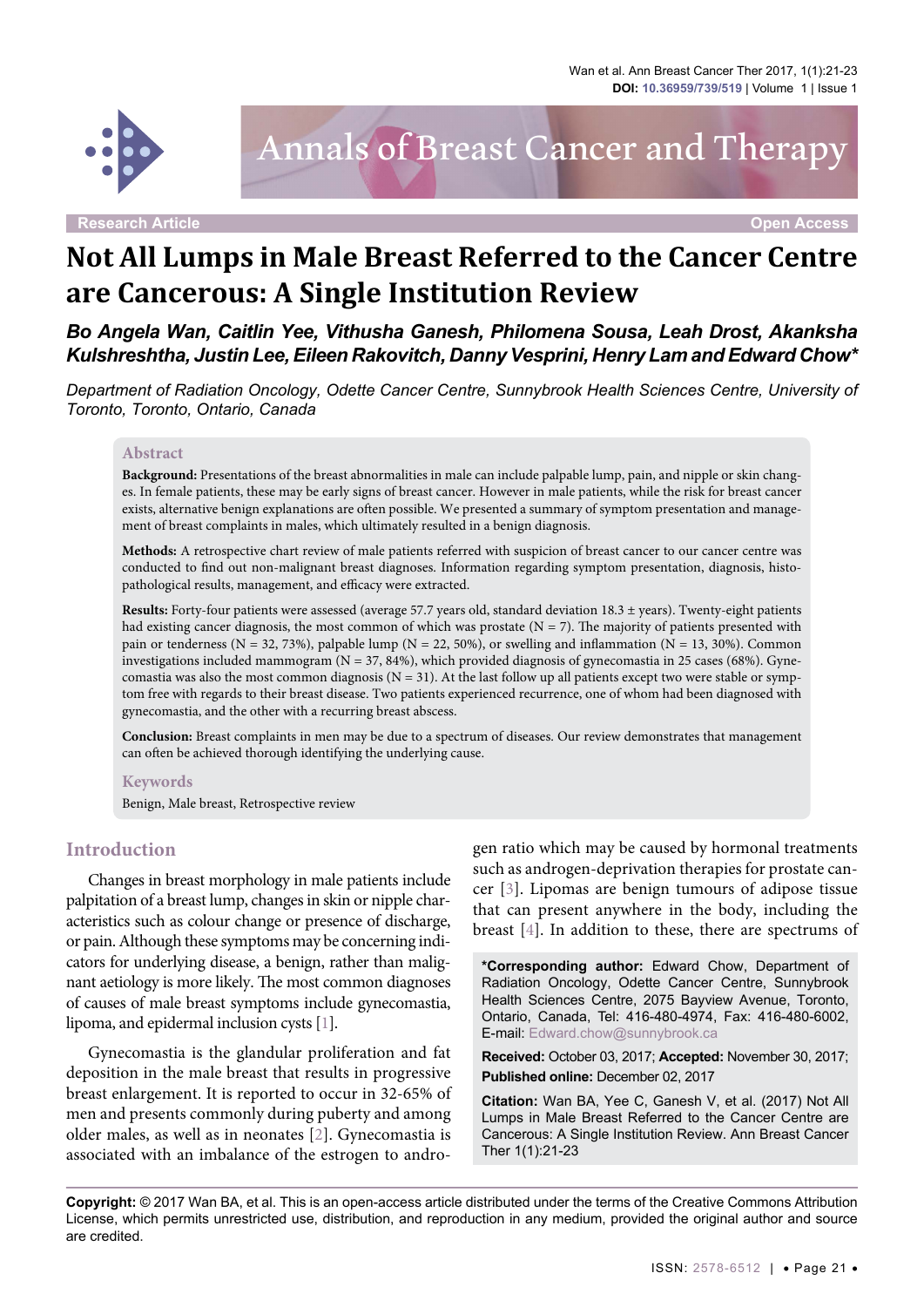male breast diseases that may have non-breast-tissue origin, such as cysts, or skin abnormalities [\[5](#page-2-4)].

In the event that examinations do not diagnose the condition, further investigation should be conducted in order to rule out malignancy. This includes radiological and sonographic findings, as well as biopsies and pathological diagnoses.

# **Methods**

A retrospective review was conducted during June 2017 to look for benign breast conditions diagnosed in all male patients initially referred with suspicion of breast cancer at the Odette Cancer Centre from March 1990 to June 2017. Patients were excluded if the referring breast complaint was diagnosed as cancer of any type originating in breast tissue or with ductal carcinoma *in situ*. Information including symptom presentation, radiographic and sonographic imaging, pathology, diagnosis, treatment, treatment response, and any relevant follow-up were extracted from patient charts and summarised. Results were summarised using descriptive statistics including mean, median, percentage, and standard deviation where appropriate.

### **Results**

### **Patient characteristics**

Forty-four patients were assessed in total. The average age at diagnosis was 57.7 years (standard deviation  $= \pm 18.3$  years, range 20-89 years). More than half of the patients had no previous diagnosis of cancer  $(N = 28,$ 63.6%). Of the patients with a history of cancer, prostate cancer was the most common ( $N = 7$ , 15.9%). Six patients (13.6%) had a family member who had been diagnosed with breast cancer. One of those patients had a history of breast cancer himself.

### **Symptom presentation**

Thirty-two patients (72.7%) presented with pain or tenderness. Twenty-two patients (50.0%) presented with a palpable lump, and 13 (29.5%) with swelling or inflammation of breast tissue. In most cases ( $N = 28$ ), both symptoms were present. Most patients ( $N = 37, 84.1\%$ ) self-detected the abnormality.

### **Investigations**

Forty patients (90.9%) had diagnostic imaging in the form of a mammogram and/or an ultrasound. Thirty-seven patients (84.1%) had a mammogram. In 25 out of 37 cases, mammogram provided diagnosis of gynecomastia. In 12 cases, further investigation was done in the form of a biopsy. Five patients underwent surgery, 2 for excision and 3 for mastectomies. Reasons for undergoing surgery included pain or discomfort ( $N = 2$ ), desire for definitive treatment  $(N = 2)$ , and removal of residual basal cell carcinoma cells from a previous excision  $(N = 1)$ .

## **Outcomes**

The most common diagnosis  $(N = 31)$  was gynecomastia, which was most often localized to either the right or the left  $(N = 21)$ . Other diagnoses included merkel cell carcinoma ( $N = 1$ ), fat necrosis ( $N = 1$ ), basal cell carcinoma ( $N = 1$ ), benign lymph nodes ( $N = 1$ ), stromal fibrosis ( $N = 1$ ), fibroadenoma ( $N = 1$ ), an inflammatory process of the nipple  $(N = 1)$ , and a bite on the nipple  $(N = 1)$ = 1). In total, four patients underwent additional treatment in the form of antibiotics  $(N = 3)$  or amitriptyline  $(N = 1)$ . At the last follow up, all patients except two were stable or symptom free with regards to their breast disease. Two patients experienced recurrence, one of whom had been diagnosed with gynecomastia, and the other with a recurring breast abscess.

### **Discussion**

Our study found that males present with a variety of breast complaints that may have a range of aetiologies. The vast majority of these cases were diagnosed as gynecomastia, which corroborates epidemiological findings in which gynecomastia are found in 32-65% of men [\[2](#page-2-1)]. Two skin malignancies were present, one case each of merkel cell carcinoma and basal cell carcinoma. While merkel cell carcinoma, particularly one arising from the breast, is extremely rare and presents with poor prognosis, basal cell carcinoma is one of the most common forms of cancer with excellent prognosis [[6](#page-2-5)[,7\]](#page-2-6). We have identified only one published account of a merkel cell carcinoma arising in the male breast [[7](#page-2-6)]. Although it appears that merkel cell carcinoma of the breast is more common in females, no comparisons have been made due to the rarity of this disease.

Differential diagnoses to rule out male breast cancer often utilise mammograms and ultrasounds, much like the techniques employed in female breast cancer [\[8\]](#page-2-7). A study by Hanavadi, et al. argues that the role of mammography in the diagnosis of cancer in men with breast lumps is not well established, and that it is an unnecessary and overused imaging procedure in most men [\[9](#page-2-8)]. However, mammography is frequently used because of its proven sensitivity in both male and female breast cancer [\[8](#page-2-7)]. In this study, mammography was sufficient to provide a diagnosis of gynecomastia in the majority of cases.

Further, due to the nature of presentation, it is important for health care professionals to be aware of the spectrum of pathological processes that present as disease in the male breast [\[7\]](#page-2-6). As a result, it is key that we provide male patients with optimal care and establish the correct